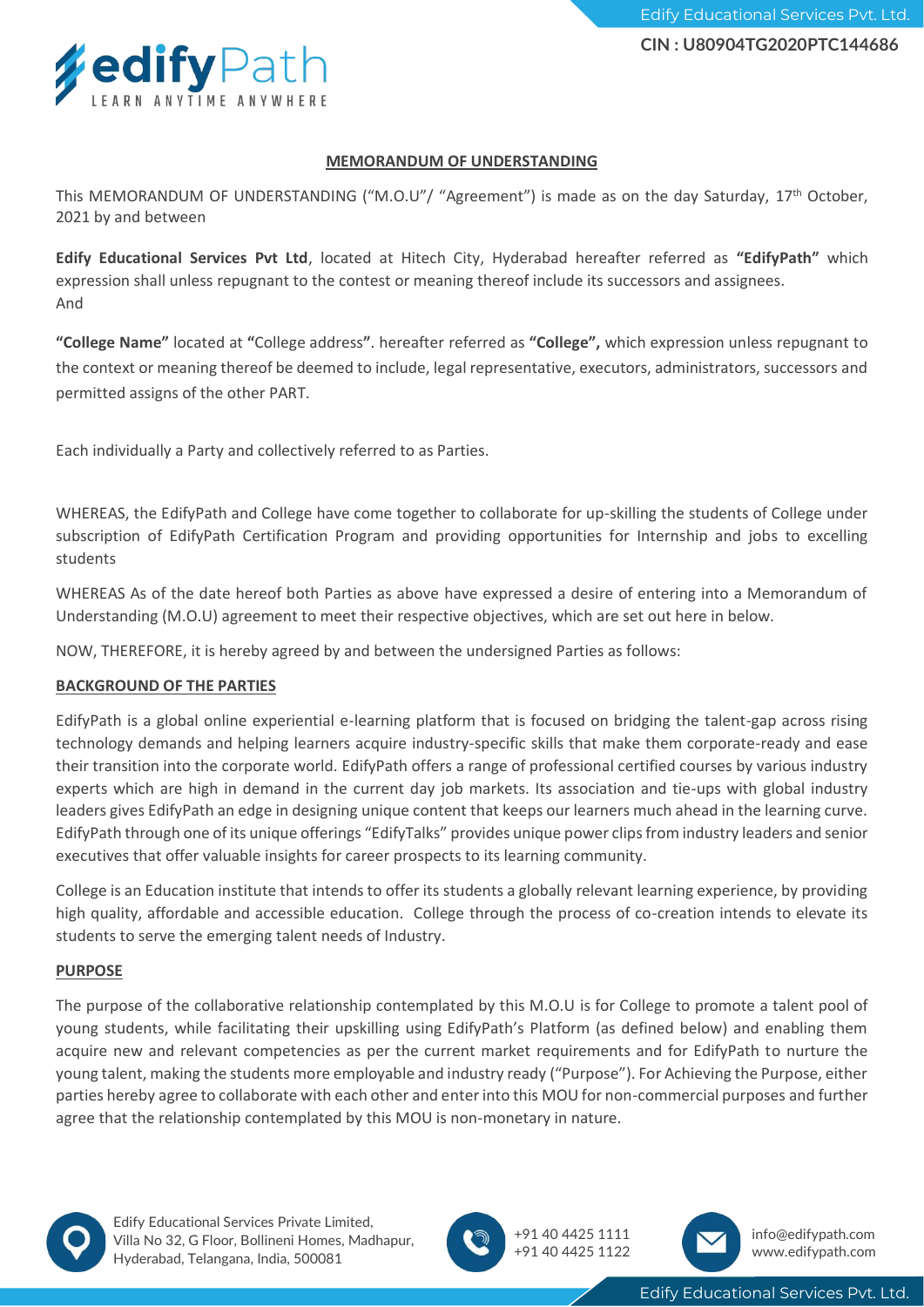

#### **DELIVERABLES:**

EdifyPath agrees to provide the following forms of support to the College on a good faith basis:

- a. Provide access to a world of knowledge across rising technology demands and helping its learners acquire industry specific skills
- b. Provide access to Edify Talks to enable learners gain insights from industry leaders and senior executives that will help in getting the bigger picture of various industries and the required competencies (domain, technical, behavioral and communication) to enter and excel in the career.
- c. EdifyPath to extend at a special promotional Price, which shall be applicable exclusively for the College.
- d. EdifyPath to provide services enabling its learners acquire new competencies in accordance with current market requirements anytime, anywhere upon subscription.
- e. EdifyPath to provide opportunities for Internship and placement support for excelling candidates upon successful completion of EdifyPath Certification Program(s).
- f. EdifyPath to conduct Technical workshops for the Students of College.
- g. EdifyPath to provide access to Khelo Application as part of the subscription as per the terms detailed below in this Agreement.

#### **College Deliverables**:

College by and through its principals and agents, agrees to provide opportunities to "EdifyPath" and its center of excellences, as appropriate, on a good faith basis,

- a. To promote EdifyPath and EdifyTalks amongst the student community, faculty and staff for skill- development.
- b. To support EdifyPath in to run running awareness campaigns in College premises.
- c. To render any additional support to achieve the deliverables mentioned in this Agreement.

#### **Platform:**

EdifyPath will provide College access to its online learning interface where College can access the courses, content, marketing materials that are being offered including a limited period subscription to certain third party applications and materials as a value addition to the products being offered to College.

#### **License Grant**

Except for the license and access rights granted in this Agreement, nothing in this Agreement grants any title or ownership interest in or to any Intellectual Property Rights in or relating to, the Platform, marketing materials or third party materials, whether expressly, by implication, estoppel or otherwise. All title and ownership interest in and to the Platform, marketing materials and the third party materials are and will remain with EdifyPath and the respective rights holders in the third party materials.

#### **Khelo College Clad Application:**

As part of the offerings and through its collaboration with third parties and as a value addition, EdifyPath will provide a limited period free subscription and access to the Khelo College Clad Application ("Khelo") for the benefit of College for a period of 12 months from the Effective Date ("Initial Period"). Khelo will be a complimentary product offering provided pursuant to this Agreement that either works as an independent application or as an integrated application with the Platform. Khelo is being offered as part of the service offering which can provide for student engagement through knowledge sharing, event hosting, contests, promotional events and sharing of articles, contents among the students etc. Post the expiry of the initial period certain subscription fee might be applicable for continued utilization of Khelo as agreed upon between the College and the applicable third party owners.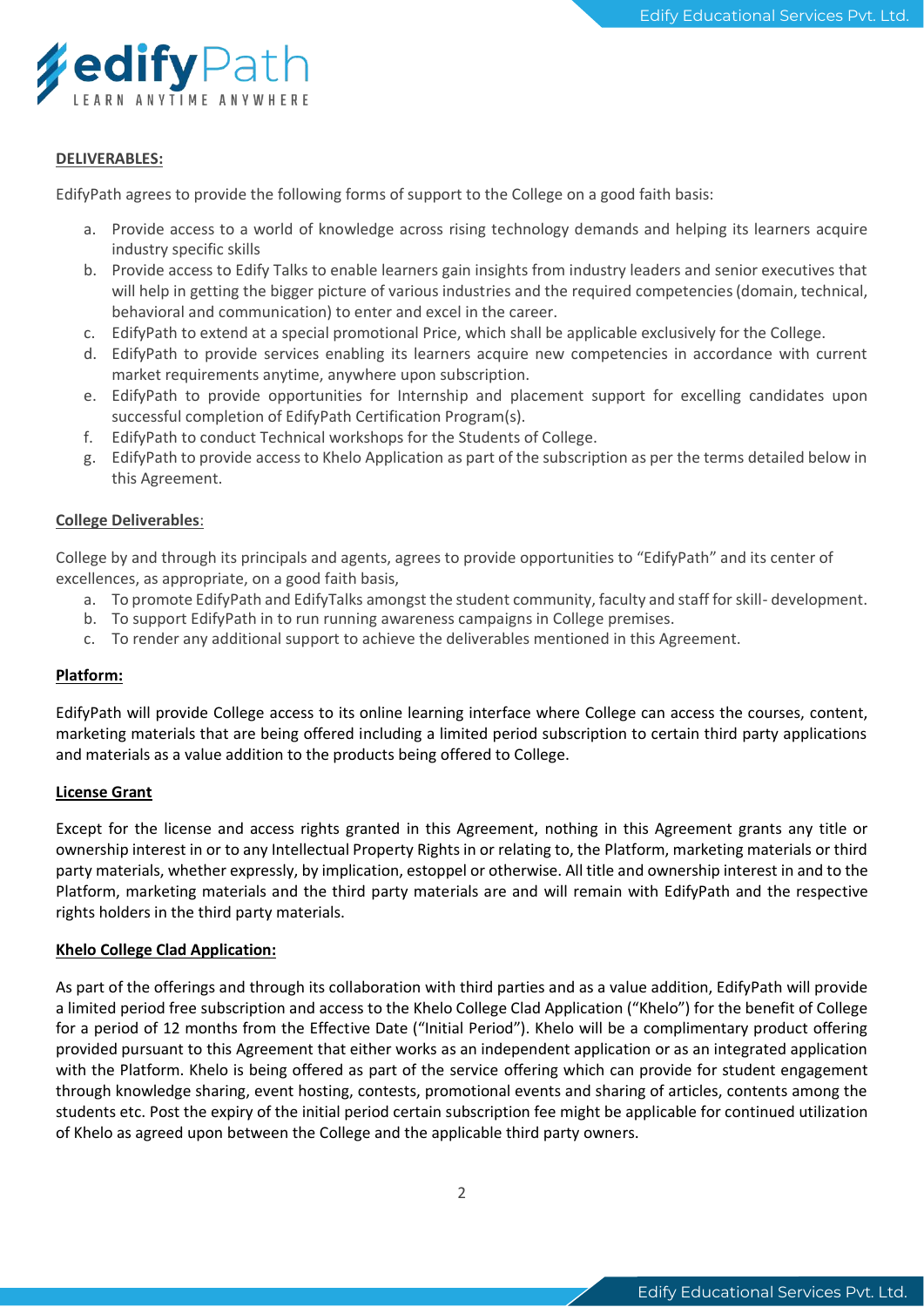

#### **Disclaimer of warranties:**

Except for the express warranties provided in this Agreement, all applications, the Platform and materials are provided "as is" and EdifyPath hereby disclaims all warranties, whether express, implied, statutory or other, and EdifyPath specifically disclaims all implied warranties of merchantability, fitness for a particular purpose, and all warranties arising from course of dealing, usage or trade practice. Without limiting the foregoing, EdifyPath makes no warranty of any kind that the applications, the platform, materials, or any products or results of the use thereof, will meet College's or any other person's requirements, operate without interruption, achieve any intended result, be compatible or work with any software, system or other services except if and to the extent expressly set forth in the specifications, or be secure, accurate, complete, free of harmful code or error free. All third-party materials are provided "as is" and any representation or warranty of or concerning any third party materials is strictly between College and the third-party owner or distributor of the third-party materials.

#### **Confidentiality**:

College will hold in strict confidence the confidential information disclosed by EdifyPath in furtherance of this Agreement. College shall use the confidential information in accordance of the terms and solely for achieving the Purpose of this Agreement. College agrees not to disclose confidential information to any other parties without the prior written consent of EdifyPath. College will exercise at least the same degree of care it uses to protect its own confidential information.

The obligations of confidentiality do not apply to information (i) that becomes publicly available for no fault of the College; (ii) can be demonstrated by written evidence that it was in the possession of the receiving Party prior to receipt from EdifyPath; (iii) independently developed by the Parties without use of information disclosed by the other Party.

#### **Limitation of liability**

The Parties shall not be liable for any incidental, special, indirect or consequential damages arising out of or relating to this Agreement.

#### **Intellectual Properties:**

College hereby grants EdifyPath a royalty-free, non-exclusive, non-transferable, non-sub licensable, limited term license to use College's marks solely for the purpose of aligning the appearance of its products branding and only as specifically authorized by, and subject to any restrictions stated in, this Agreement. Such license shall be limited to the duration of this Agreement. During the Term of the Agreement, EdifyPath may include College in any of EdifyPath's customer lists and testimonials, solely for the purpose of identifying College as a customer of EdifyPath. EdifyPath acknowledge that the provisions of this paragraph do not convey any right, title or ownership interest in College's marks to EdifyPath Except for the license and access rights granted under this Agreement nothing in this Agreement grants any title or ownership interest in or to any Intellectual Property Rights of one Party to the other. College hereby unconditionally and irrevocably grants to EdifyPath an unrestricted license to use including all Intellectual Property Rights relating thereto.

#### **Information Sharing:**

In connection with this Agreement either Parties shall during the Term of this Agreement shall provide, accommodate and make available as required access to each other's information (students databases by College and any customer information shared by EdifyPath) and hereby agree to share such information with each other solely for the accomplishment of the Purpose of this Agreement. Either Parties acknowledge and agree not to use, decimate to any third party, share or use such information for any other purposes otherwise than as stated in this Agreement and hereby agree to maintain such information in strictest confidence.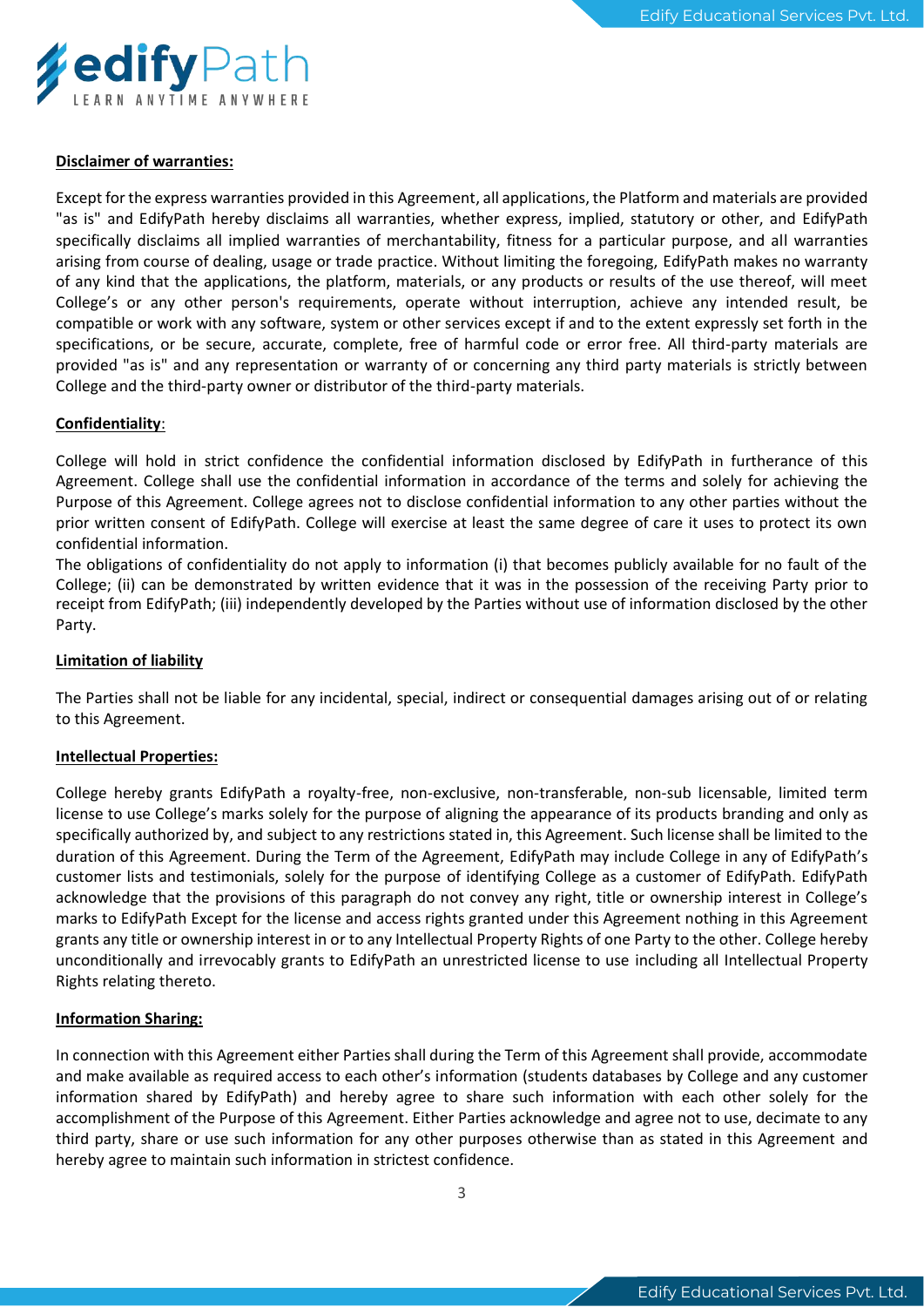

#### **Term of the Agreement**

This Agreement shall commence from the Effective Date above and shall continue to be in force unless terminated by either Parties as per the terms of this Agreement ("Term").

#### **Marketing Collaboration:**

Either Parties to this Agreement agree to cooperate with each other in the marketing and promotion of the products and services of the Parties in furtherance of achieving the Purpose of this Agreement. Such cooperation shall include the reasonable provision, at the Party's expense, reasonable participation and assistance, as agreed to by the Parties, with trade shows, conferences, company sales conferences and education seminars etc.

#### **Termination**

The engagement contemplated between the Parties under this M.O.U. is at-will. Upon the discretion of the either of the Parties the collaborative relationship under this M.O.U. may be terminated with an advance written notice of 30 days to the other Party. Upon termination of the Agreement for any reason either Parties shall promptly return to the other Party all confidential information of the other Party. Except for the obligations which are logically ought to survive, all other rights and obligations of the Parties under this Agreement shall expire upon termination of this Agreement.

#### **Entire Agreement**

This M.O.U. is the final and complete understanding and agreement of the undersigned Parties. No other promises, agreements, nor warranties have been provided. This M.O.U. may only be amended by a written agreement as provided in this M.O.U.

#### **Applicability**

The terms and provisions in this MOU also apply to any subsequent Addendum(s) to this Agreement.

IN WITNESS WHEREOF, the undersigned Parties hereto have executed this MOU on the day Saturday, 17<sup>th</sup> October,

|              | <b>Edify Educational Services Pvt. Ltd.</b> |              | <b>College</b> |
|--------------|---------------------------------------------|--------------|----------------|
| Signature    |                                             | Signature    |                |
| Name         | K E Ajay Varma                              | <b>Name</b>  |                |
| <b>Title</b> | <b>Business Development Manager</b>         | <b>Title</b> |                |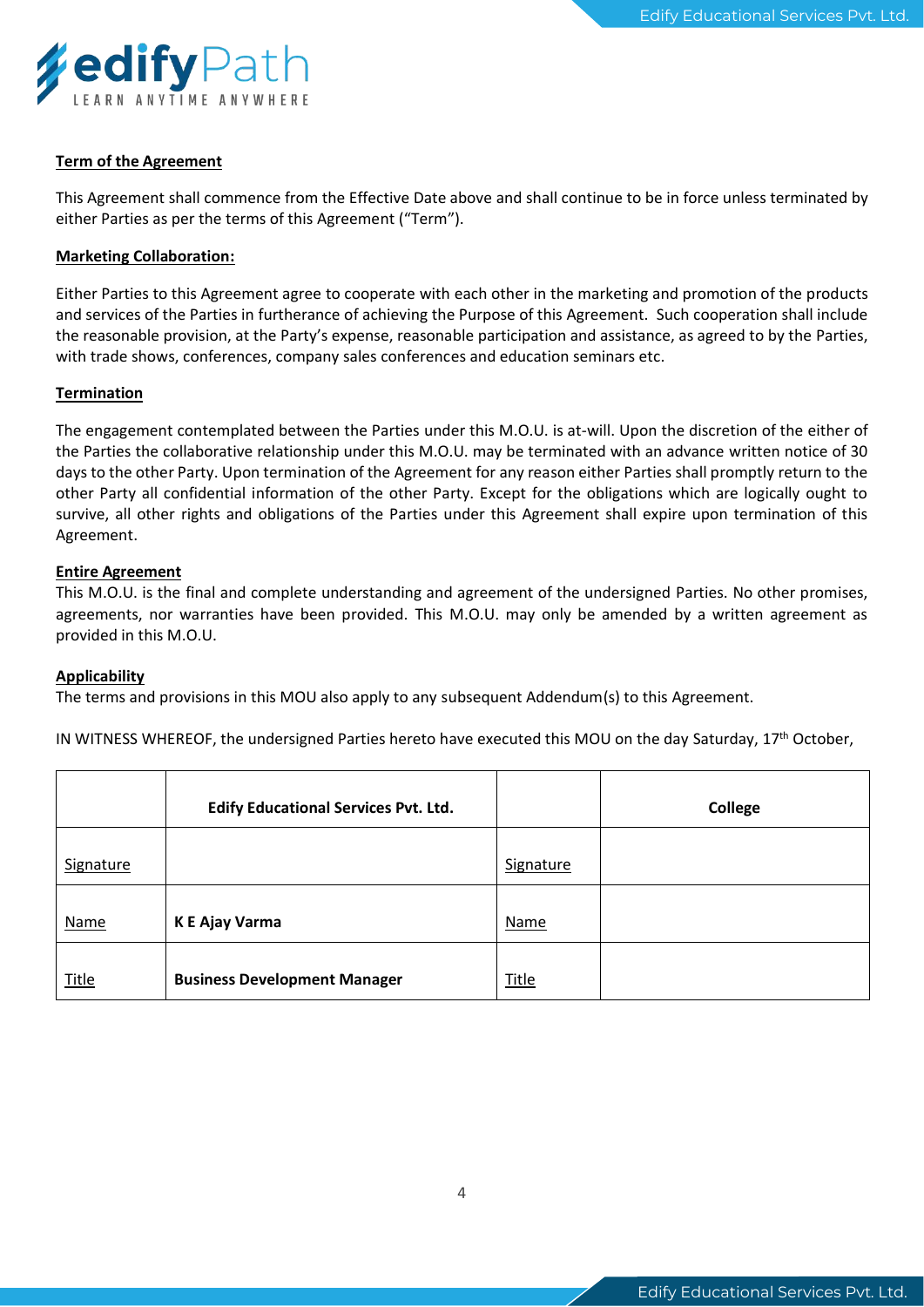

#### **Govt. of Bihar Department of Science & Technology, Patna Loknayak Jai Prakash Institute of Technology, Chapra**

#### **Report of MOU with Industry**

| Name of the<br>Industry                              | <b>Contact details of the</b><br>concerned Industry<br>person | <b>MoU</b> | <b>Duration of Major activities to</b><br>be done with the<br>industry |
|------------------------------------------------------|---------------------------------------------------------------|------------|------------------------------------------------------------------------|
| <b>DRDLAB</b> Private<br>Limited (Brand<br>Radiator) | Mr. Shashidhar Rajan<br>(7715953203)                          | 2 Years    | Internship, training,<br>Placement, workshop<br>etc                    |
| POLYTROPIC<br>Services PVT. LTD.                     | Mr. Paras (9801946661)                                        | 2 Years    | Internship, training,<br>workshop etc                                  |

#### **A glimpse of MOU Signing with DRDLAB Pvt Ltd (Brand Radiator)**

**[ Date of MOU Sign : 15th Feb 2020 ]**



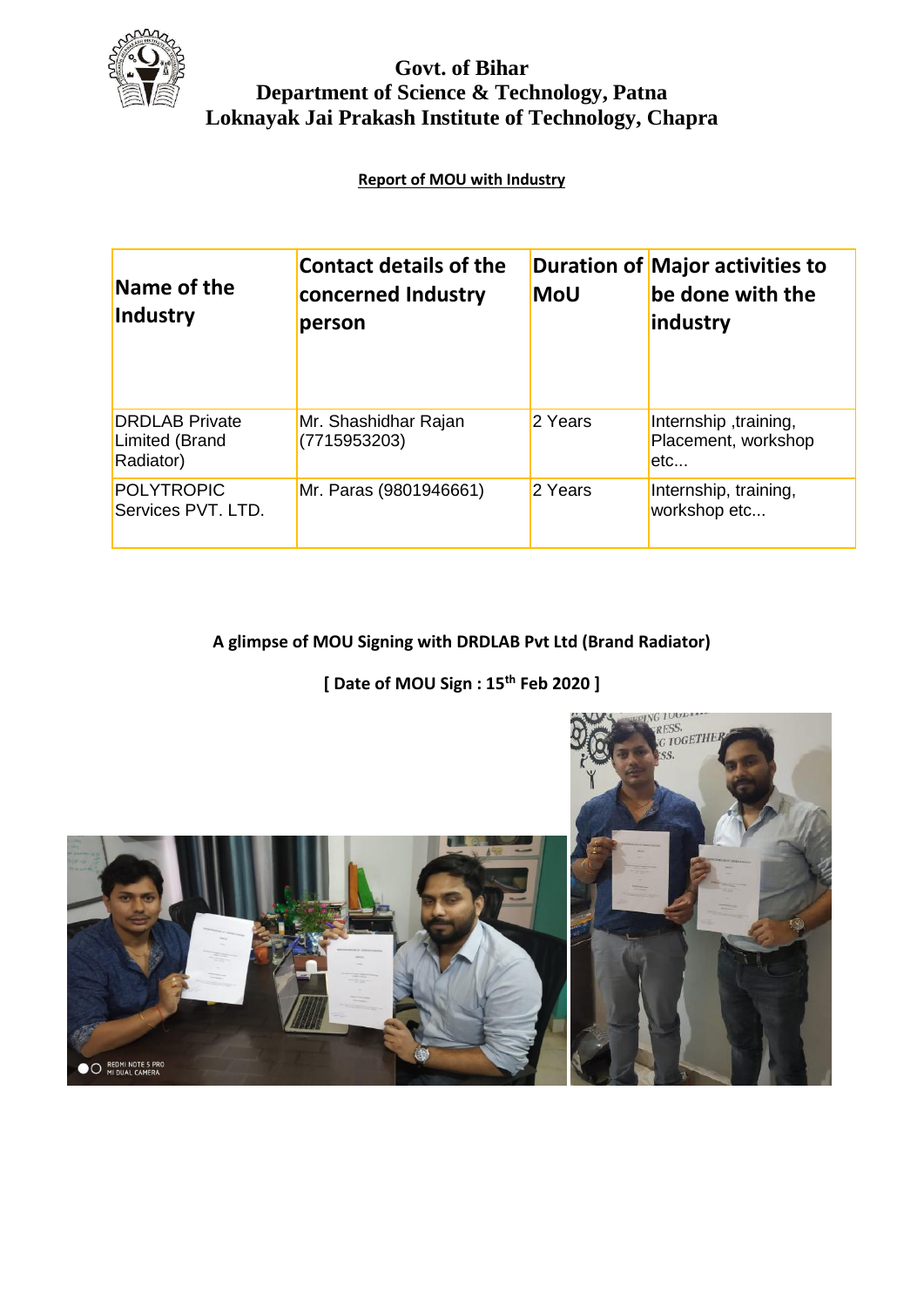

#### **Govt. of Bihar Department of Science & Technology, Patna Loknayak Jai Prakash Institute of Technology, Chapra**

**A glimpse of MOU Signing with POLYTROPIC Services Pvt. Ltd.**

**[ Date of MOU Sign : 14th Feb 2020 ]**

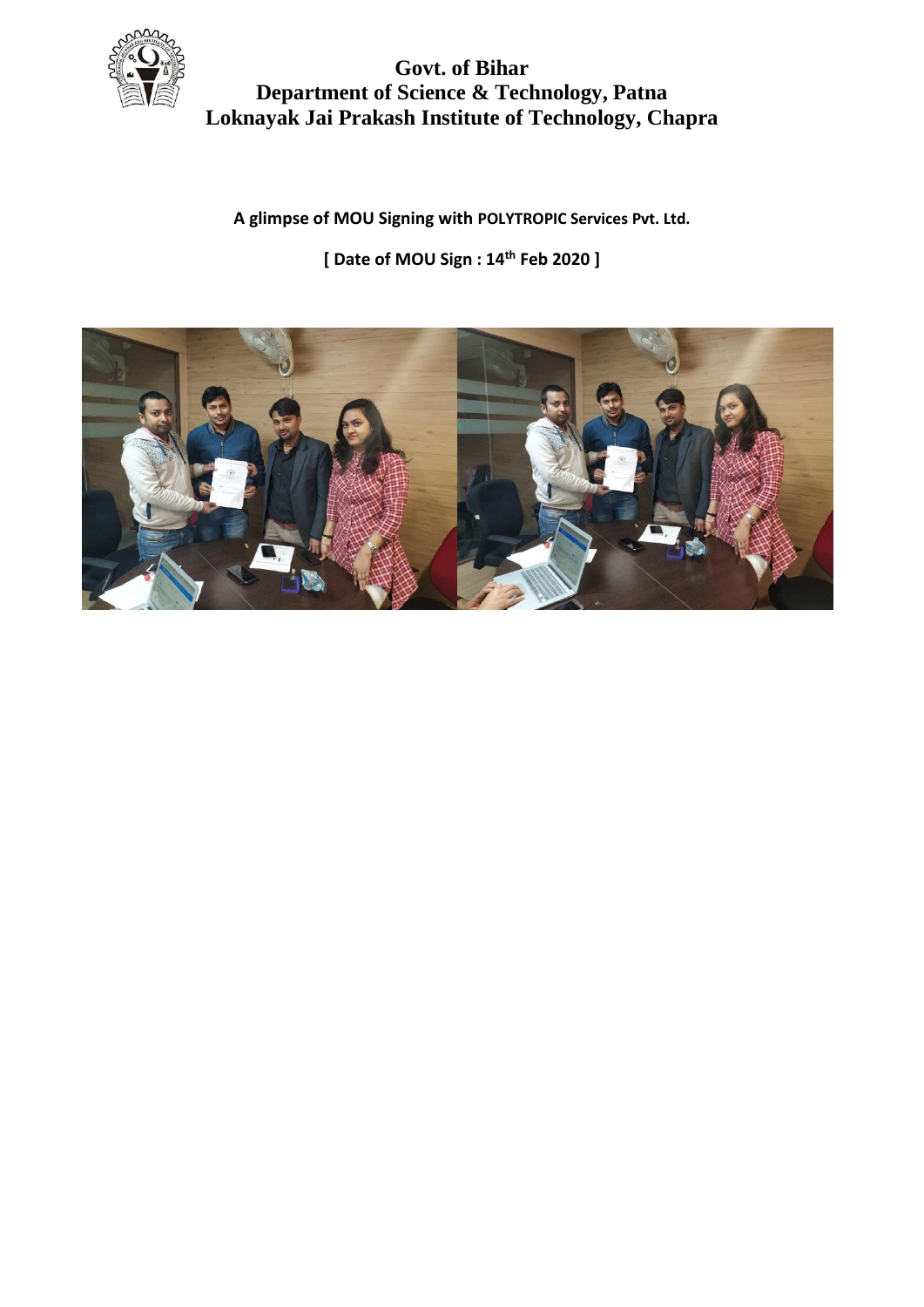*Between*



## **Loknayak Jai Prakash Institute Of Technology(LNJPIT), Chhapra, (Bihar)** Address: LNJPIT, Chhapra, NH 19, Chapra, Bihar – 841302 (Bihar)

*And*



*M***eet** *Y***our** *E***xpectations &***D***esire**

Address: **IT Startup Hub, Dept. of IT, Govt. of Bihar, 13th Floor, Biscomaun Tower, Patna-01.**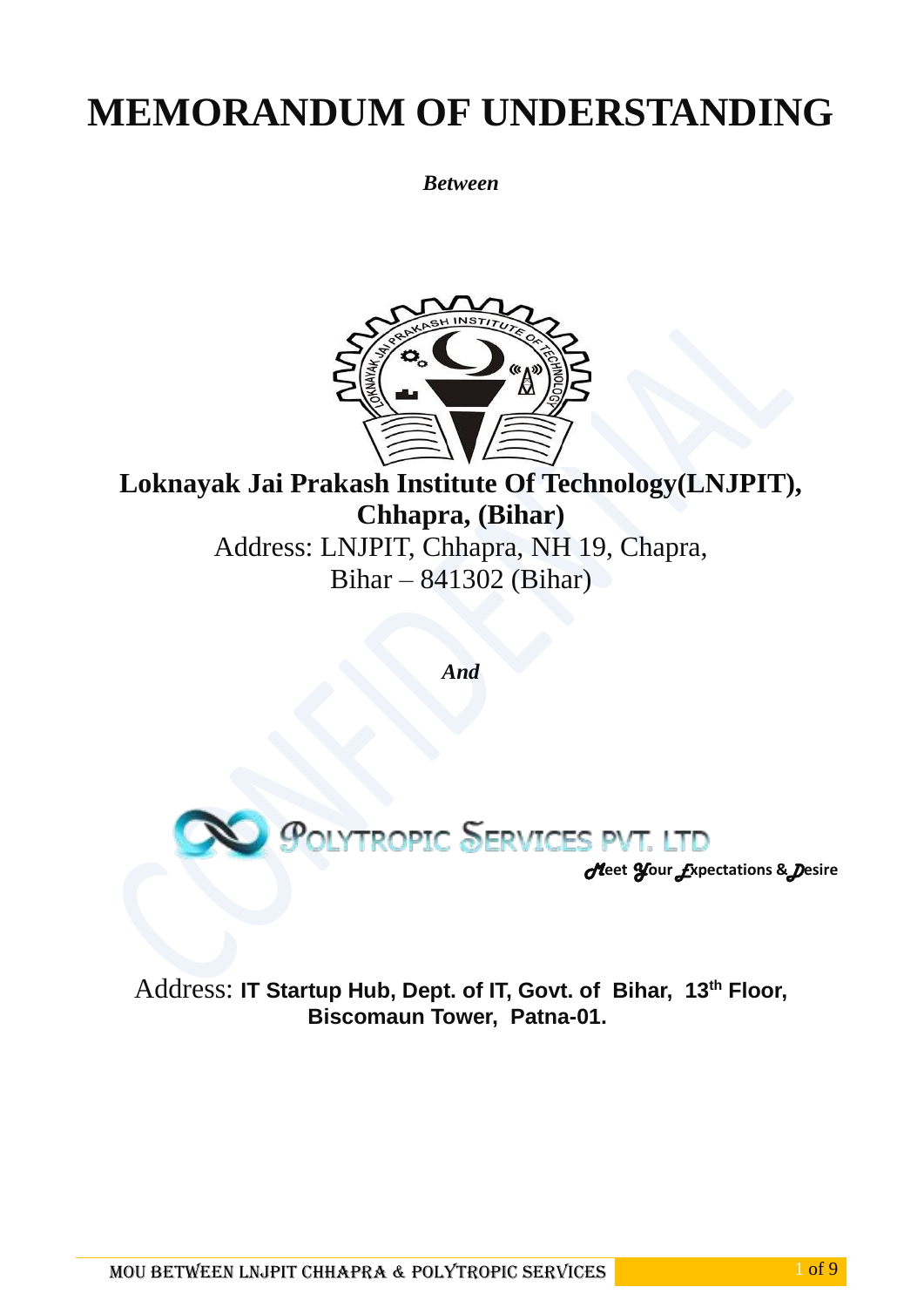This **Memorandum of Understanding** (hereinafter called as the 'MOU') is entered into on this the Fifteen February Twenty Twenty **(**15/02/2020**)**, or from the date of signature of Both Parties.

#### **BETWEEN**

**Loknayak Jai Prakash Institute Of Technology(LNJPIT), Chhapra**, NH 19, Chapra, Bihar – 841302 (Bihar) represented herein by **Principal,** LNJPIT, Chhapra, Bihar. The institution which expression, unless excluded by or repugnant to the subject or context shall include its successors – in-office, administrators and assigns).

#### **AND**

*P***olytropic** *S***ervices** IT Startup Hub, Dept. of IT, Govt. of Bihar, 13th Floor, Biscomaun Tower, Patna-01, Bihar and represented herein by its Director of Company which expression, unless excluded by or repugnant to the subject or context shall include its successors–in–office, administrators and assigns).

#### **PREAMBLE**

Whereas, **Loknayak Jai Prakash Institute Of Technology(LNJPIT), Chhapra (Bihar)** at its various engineering departments is charged with responsibility of training technical and scientific manpower in various front-line areas of importance for the Nation & State and is also contributing to the rapidly growing scientific and technological knowledge and professional excellence in Science & Technology by undertaking industrial & applied research and consultancy.

Whereas, *P***olytropic** *S***ervices** is engaged in ICT Business, Manufacturing, Skill Development, Education and R&D Services in the fields of – ICT **Educational and Training Lab, Items Manufacturer and related fields.**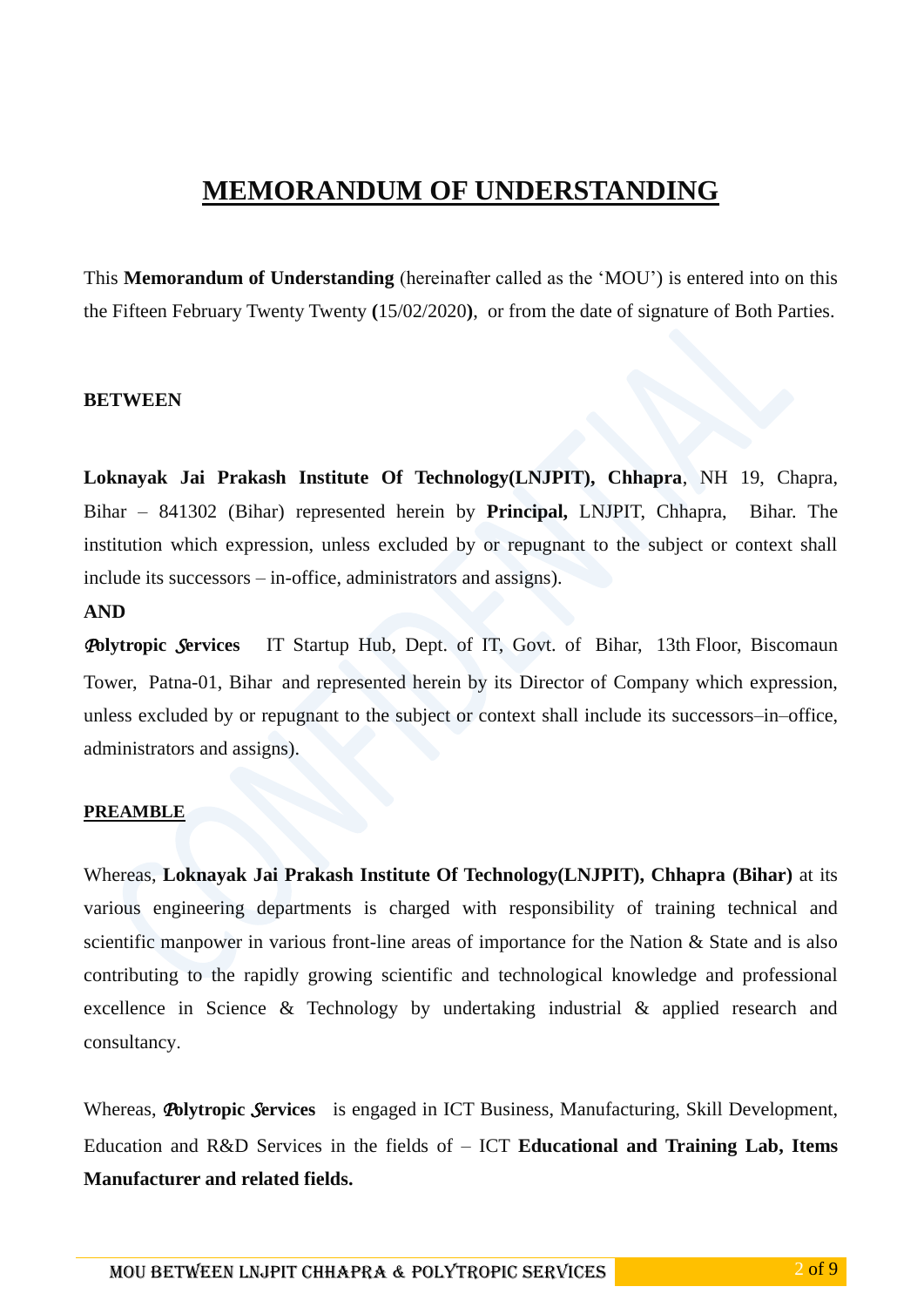#### **Whereas, both LNJPIT, Chhapra and** *P***olytropic** *S***ervices, now**

- Recognizing the importance of research and development in the areas Educational and Training LabItems Manufacturer and related fields as well as imparting industrial training to the engineering/technology/sciences students, etc.

- Appreciating the need for creation of large reservoir of highly qualified manpower in all fields related to Educational and Training Lab Items Manufacturer.

- Desiring to club their efforts by pooling their expertise and resources,

- Intend to form a nucleus for promoting excellent quality manpower in the fields of engineering, technology and sciences with special emphasis on Educational and Training LabItems Manufacturer and related fields etc.

**NOW, THEREFORE**, in consideration of the mutual promises made herein and of good and valuable consideration, the receipt and sufficiency of which **both LNJPIT, Chhapra and**  *P***olytropic** *S***ervices** hereby acknowledge, LNJPIT, Chhapra and *P***olytropic** *S***ervices** hereby agree to sign a memorandum of understanding (MOU).

#### **ARTICLE-I: SCOPE OF THE MOU**

This MOU details the modalities and general conditions regarding collaboration between LNJPIT, Chhapra and *P***olytropic** *S***ervices** for enhancing, within the country, the availability of highly qualified manpower in the areas of Educational and Training Labs Items Manufacturer without any prejudice to prevailing rules and regulations in LNJPIT, Chhapra and *P***olytropic Services** without any disregard to any mechanism evolved and approved by the competent authorities under Govt. of India/Govt. of Bihar in so far as such mechanism applies to LNJPIT, Chhapra and *P***olytropic** *S***ervices**. The areas of cooperation can be extended through mutual consent.

#### **ARTICLE-II: SCOPE AND TERMS OF INTERACTIONS**

Both **LNJPIT, Chhapra and** *P***olytropic** *S***ervices** shall encourage interactions between the Engineers, Scientists, Research fellows, faculty members and students of both the organizations through the following arrangements: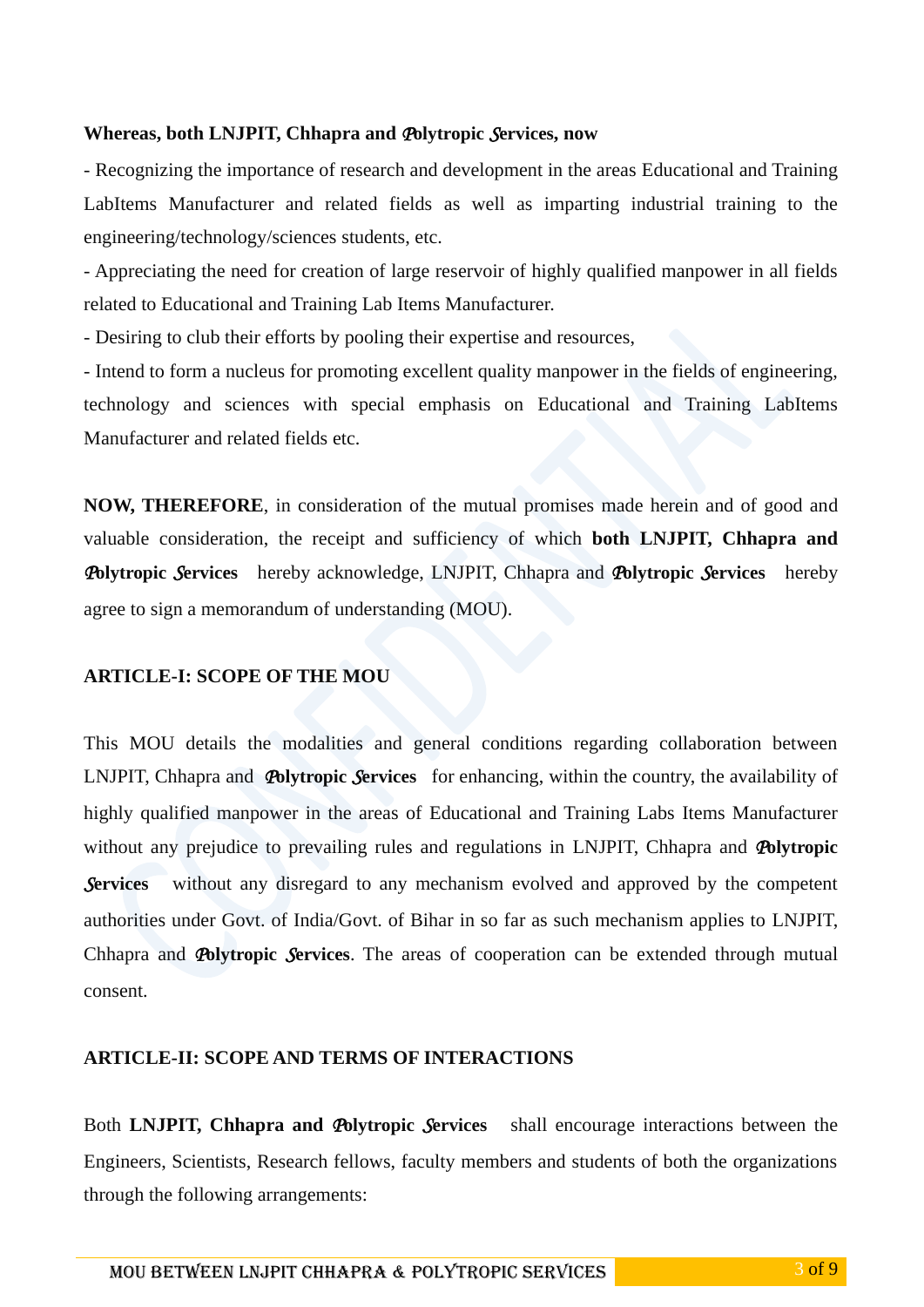**a)** Exchange of personnel through deputation as per the rules of the respective institute, for limited periods as mutually agreed upon;

**b)** Organization of joint conferences and seminars;

#### **c)Practical training of LNJPIT, Chhapra students at** *P***olytropic** *S***ervices ;**

**d)** Joint guidance of student projects/thesis in Educational and Training Labs Items Manufacturer and other areas of national interest at **LNJPIT, Chhapra** by *P***olytropic** *S***ervices**  on mutually agreeable terms.

**e)** *P***olytropic** *S***ervices** would accommodate B.Tech. Students in such a number that *P***olytropic Services** deems convenient to it for the purpose of imparting industrial training and internship.

**f)** *P***olytropic** *S***ervices** may depute its personnel as visiting faculty at LNJPIT, Chhapra to teach any of the regular Course or specialized topics.

**g)** *P***olytropic** *S***ervices** may request to design and teach a Course or Courses which it deems fit to enhance quality and performance of its employees. Such Courses maybe run at any mutually convenient premises.

**h)** *P***olytropic** *S***ervices** may seek assistance/guidance of **LNJPIT, Chhapra faculty member/s** in product/process modification, modernization, trouble shooting, etc.

**i)** Would allow the industrial visits of students to provide them with an exposure to various equipment, instrument, etc.

**j)** *P***olytropic** *S***ervices** may showcase its business activities at the seminar/workshop/conference, etc. at MCE Motihari.

**k)** *P***olytropic** *S***ervices** may avail library, Internet, computational facilities at MCE Motihari.

**l)** A Research Scientist/Engineer at *P***olytropic** *S***ervices** may be appointed a Co-research guide as per the rules of Aryabhatta Knowledge University, Patna for a student for degree at MCE Motihari. The student may be encouraged to take up the project such that *P***olytropic** *S***ervices**  desirably benefits from its outcomes.

**m)** The students will carry out part of their B.Tech. project at **LNJPIT, Chhapra and** *P***olytropic Services** depending on the nature of the work as per rules of the respective institute depending on facilities and requirements.

**n)** There will be no restriction on the contents of the thesis and on publication of results of the thesis, subject to the condition that no Intellectual Property Rights can be secured for any part of the work which will be decided with mutual consent.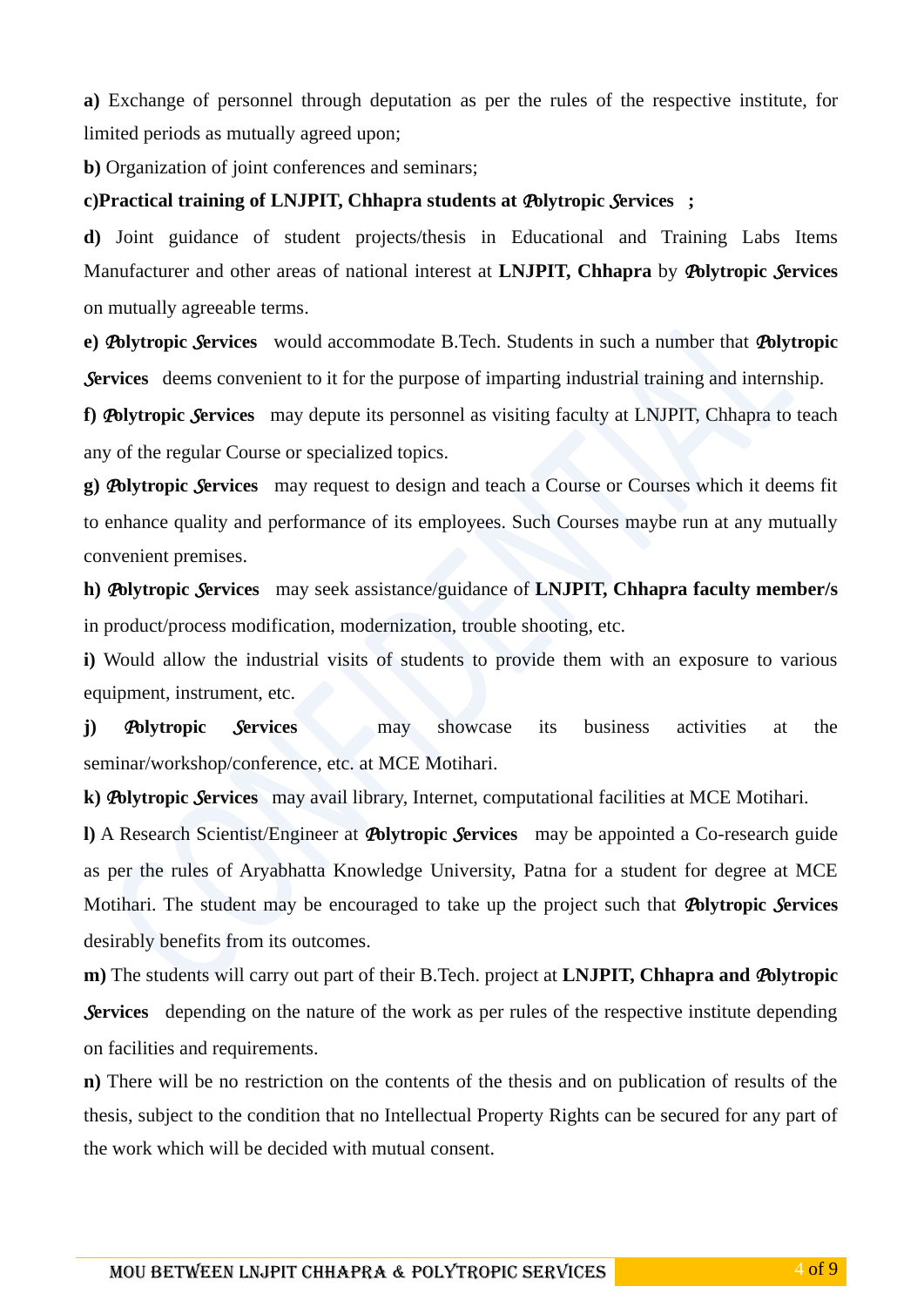**o)** Both **LNJPIT, Chhapra and** *P***olytropic** *S***ervices** will be free to independently carry out follow-up research on the thesis work conducted under this scheme.

**p)** If the outcome of a project related to product development, process technology and design etc. which involves matter of secrecy and concern with security of the State and the Country, the same will not be allowed for publication/printing in any form such as Electronically/verbal, etc. If the outcome of a project results into an intellectual property, for which rights can be secured, it will be decided on case to case basis. Similarly, sharing of expenditure in securing such rights and income accrued through royalty etc. by the parties under the law will be decided on case to case basis after mutual consultation.

**q)** Research supervisors from both the Institutes will be the corresponding authors in any publication resulting from the collaborative work. All the efforts put by the student/s as a part of this MoU will be accounted for by way of reporting the work in thesis and/or paper publication except the part for which IPR needs be claimed.

**r)** Neither of the supervisors will publish the work carried out under this MoU without knowledge of the other.

**s)** In any of the activities mentioned above, wherever financial aspects are involved, amount, payment conditions, etc. would be spelt out clearly before starting the activity.

#### **ARTICLE-III: SHARING OF FACILITIES**

**a)LNJPIT, Chhapra and** *P***olytropic** *S***ervices** shall make provisions to share their respective important R&D facilities in order to promote academic and research interaction in the areas of cooperation.

**b) LNJPIT, Chhapra and** *P***olytropic** *S***ervices** shall permit the sharing software and other materials and components developed in-house in the areas of cooperation, if permissible within the rules governing the two institutions. However, responsibility for safety of software and other materials during the exchange will rest on respective Head of academic department/section.

**c) LNJPIT, Chhapra and** *P***olytropic** *S***ervices** shall provide access to the library facilities to scientists, members of faculty and students as per the prevailing rules and norms in the respective institutes.

#### **ARTICLE-IV: CO-ORDINATION OF THE PROGRAMME INCLUDING FINANCIAL ARRANGEMENTS**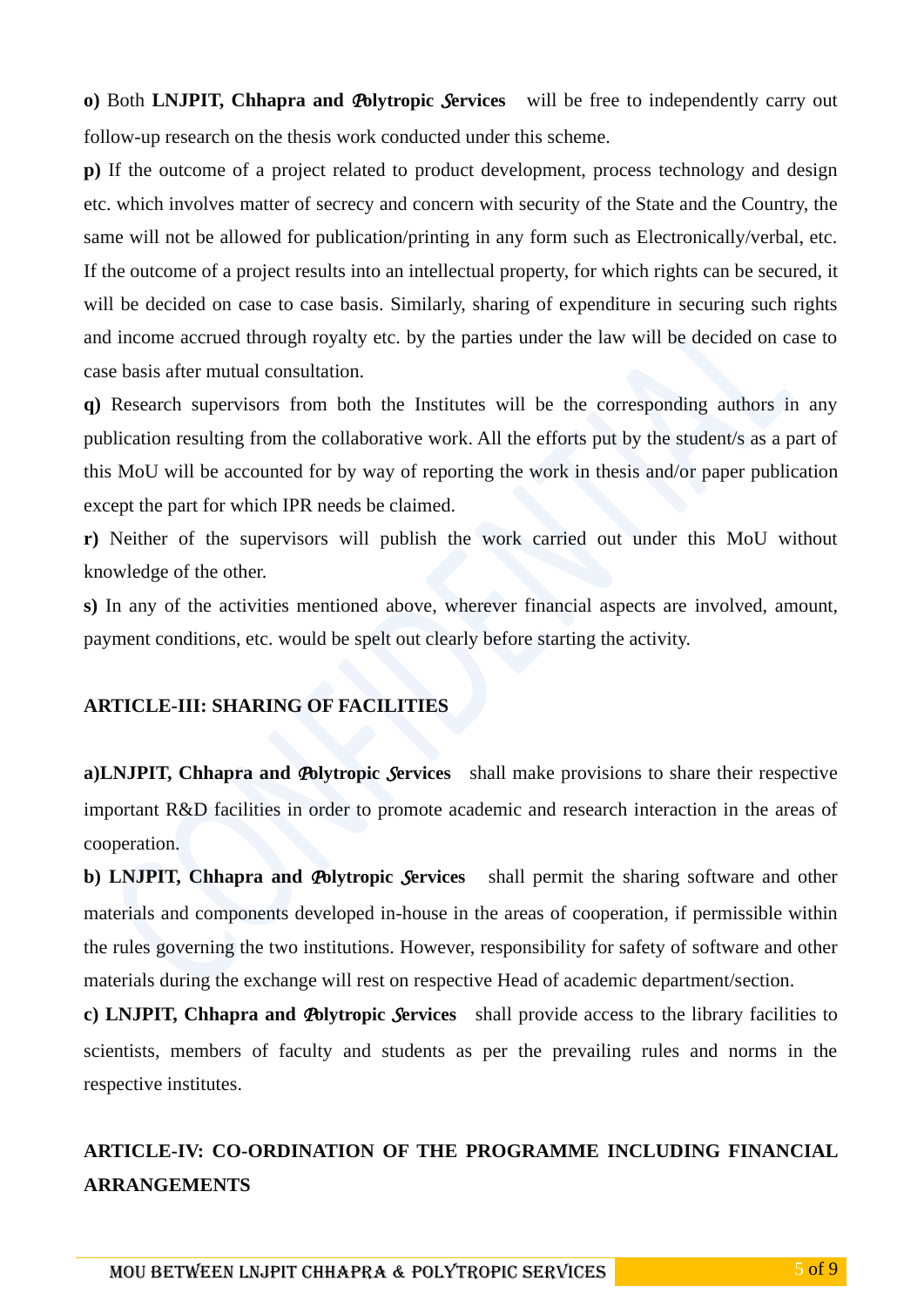**a)** The collaborative programme between LNJPIT, Chhapra and *P***olytropic** *S***ervices** shall be coordinated by a coordination committee appointed by Directors/Heads of both the Institutes. **b)** Financial arrangements for each specific collaboration will be decided on a case-to-case basis and brought on record in each case after due approval from heads of both the Institutions.

#### **ARTICLE-V: EFFECTIVE DATE AND DURATION OF MOU**

**a)** This MOU shall be effective from the date of its approval by competent authorities at both ends.

**b**) The duration of the MOU shall be for a period of 02 years from the effective date.

**c)** During its tenancy, the MOU may be extended or terminated by a prior notice of not less than three months by either party. However, termination of the MOU will not in any manner affect the interests of the students/faculty/scientists who have been admitted to pursue a programme under the MOU.

**d)** Any clause or article of the MOU may be modified or amended by mutual agreement of LNJPIT, Chhapra and *P***olytropic** *S***ervices**.

#### **ARTICLE-VI: IPR**

Rights regarding publications, patents, royalty, ownership of software/design/product developed etc. under the scope of this MOU, shall be decided by the two parties by mutual consent.

#### **ARTICLE-VII: CONFIDENTIALITY**

During the tenure of the MOU both LNJPIT, Chhapra and *P***olytropic** *S***ervices** will maintain strict confidentiality and prevent disclosure of all the information and data exchanged under the scope of this MOU for any purpose other than in accordance with this MOU.

**Both LNJPIT, Chhapra and** *P***olytropic** *S***ervices** shall bind their respective personnel who come into possession or knowledge of any confidential information not to disclose the same to third parties without written approval of the disclosing party or use such confidential information for any use other than intended under this agreement or PROJECTS.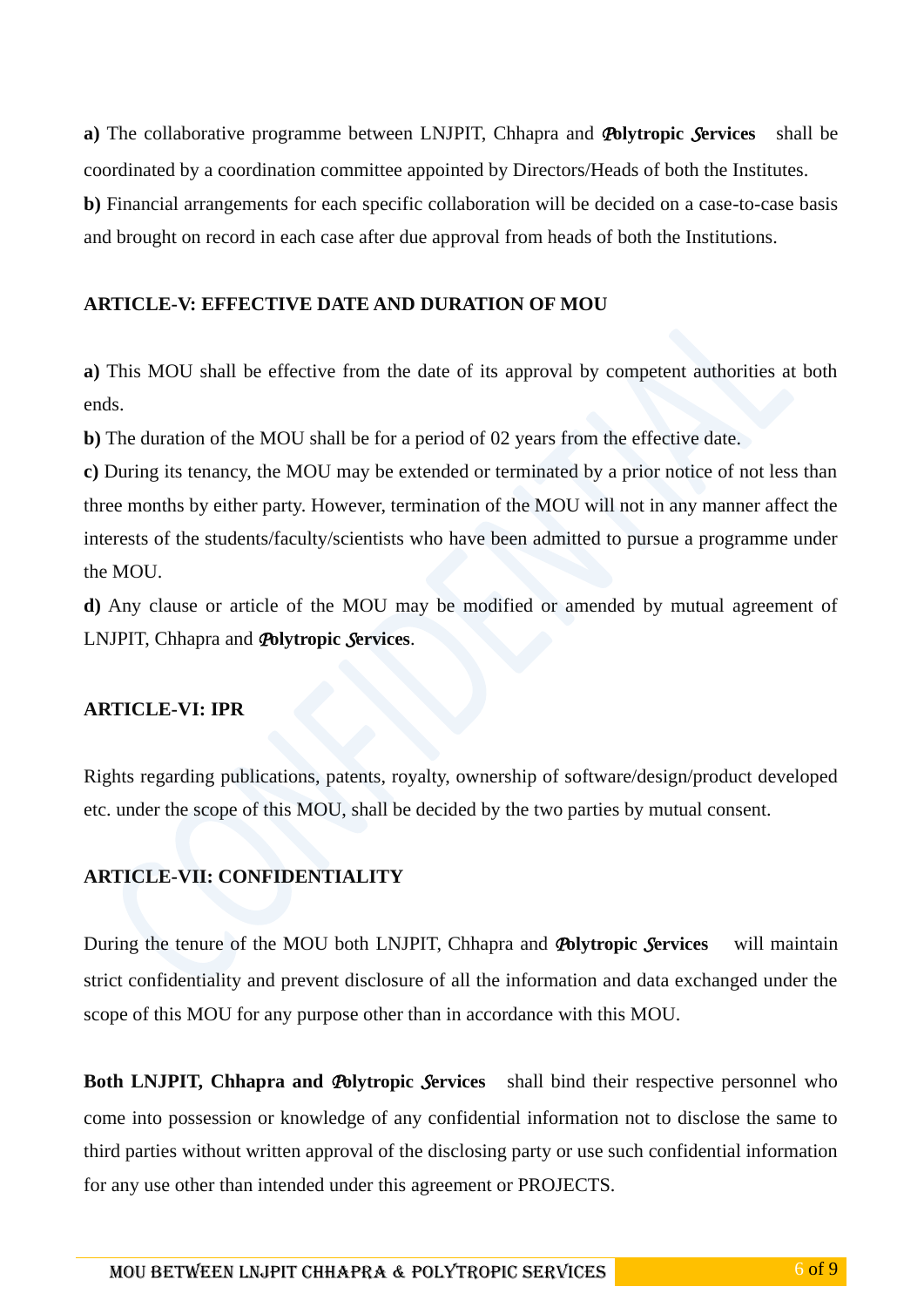Further both **LNJPIT, Chhapra and** *P***olytropic** *S***ervices** shall put in place adequate and reasonable measures to keep and store confidential information secure so as to prevent any unauthorized use.

**CONFIDENTIAL INFORMATION** shall mean any proprietary information, data or facts belonging to PARTIES collectively or severally, disclosed by the disclosing party under this agreement or any subsequent agreement, whether in writing, verbal or electronically, irrespective of the medium in which such information is stored, which is marked confidential or with any other words having similar meaning by the disclosing party, or specifically agreed to be kept confidential by the parties, or declared or identified so by the disclosing party before such disclosure or during the discussions. However confidential information shall not include any data or information which:

**(a)**is or becomes publicly available through no fault of the receiving party,

**(b)** is already in the rightful possession of the receiving party prior to its receipt of such data or information;

**(c)**is independently developed by the receiving party without reference to the confidential information of the disclosing party

**(d)**is rightfully obtained by the receiving party from a third party or is in the public domain

**(e)**is disclosed with the written consent of the party whose information it is, or

**(f)**is disclosed pursuant to court order or other legal compulsion, after providing prior notice to the disclosing party.

#### **ARTICLE-VIII: AMENDMENTS**

Any amendment and/or addenda to the AGREEMENT shall be in writing and signed by the PARTIES hereto and shall only after such execution be deemed to form part of the AGREEMENT and have the effect of modifying the AGREEMENT to the extent required by such amendment or addenda.

#### **ARTICLE-IX: RESOLUTION OF DISPUTES**

**a)** This agreement shall take effect and be construed in accordance with the Laws of India and be subject to the **jurisdiction of the courts at Patna.**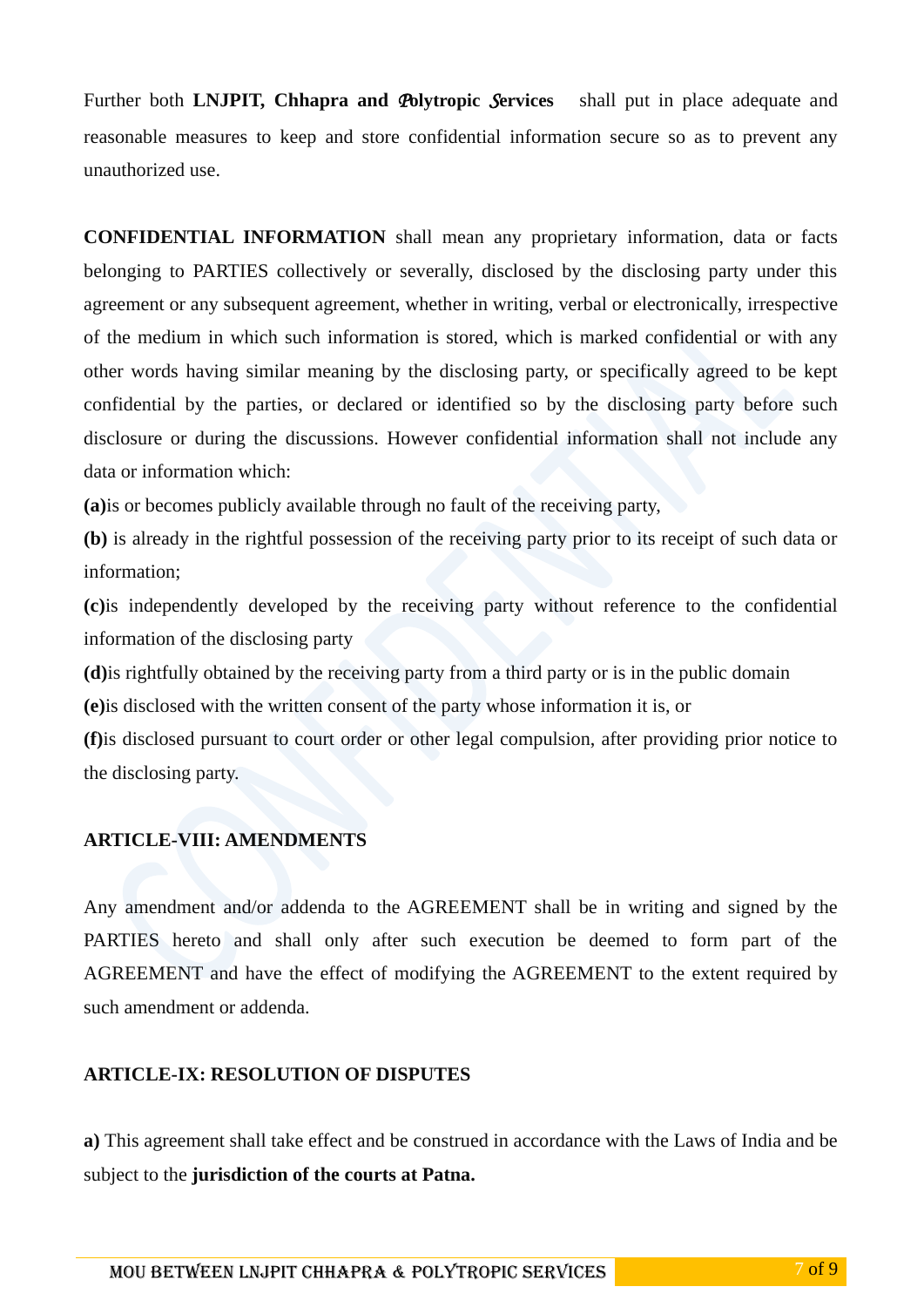**b)** In the event of any dispute, question or difference arising during the contractual period or during any other time, as to any matter connected with or arising out of the contract, the decision of the Principal, LNJPIT-CHHAPRA shall be final and binding upon all parties.

**b)** The dispute or difference whatsoever arises between PARTIES in relation to or in connection with this AGREEMENT both the parties shall first try to resolve the dispute/difference amicably between themselves, failing which the matter shall be referred to and settled through arbitration. The arbitration proceedings shall be held in accordance with the provision of Indian Arbitration and Reconciliation ACT, 1996. The venue of arbitration shall be Patna and Language of arbitration shall be English/Hindi.

#### **ARTICLE-X: MISCELLANEOUS**

**a)** The headings and sub-headings are inserted for convenience only and shall not affect the construction of this Agreement.

**b)** Both LNJPIT, Chhapra and *P***olytropic** *S***ervices** shall not, during the term of this Agreement directly or indirectly, solicit or offer employment or engagement to any of the personnel of other party without the prior consent in writing of that other party.

**c)** No failure to exercise and no delay in exercising, on the part of a Party, and right, remedy, power or privilege hereunder shall operate as a waiver thereof, nor shall any single or partial exercise of any right, remedy, power or privilege hereunder preclude any other or further exercise thereof or the exercise of any other right, remedy, power or privilege. The rights, remedies, power and privileges herein provided are cumulative and not exclusive of any right, remedies, powers and privileges provided by law.

**d)** After this Agreement has been signed, all preceding understandings/negotiations and correspondence pertaining to it shall become null and void.

#### **For LNJPIT, Chhapra For** *P***olytropic** *S***ervices, Patna**

**Principal Director Date: Date:** 

**LNJPIT, Chhapra** *P***olytropic** *S***ervices, Patna**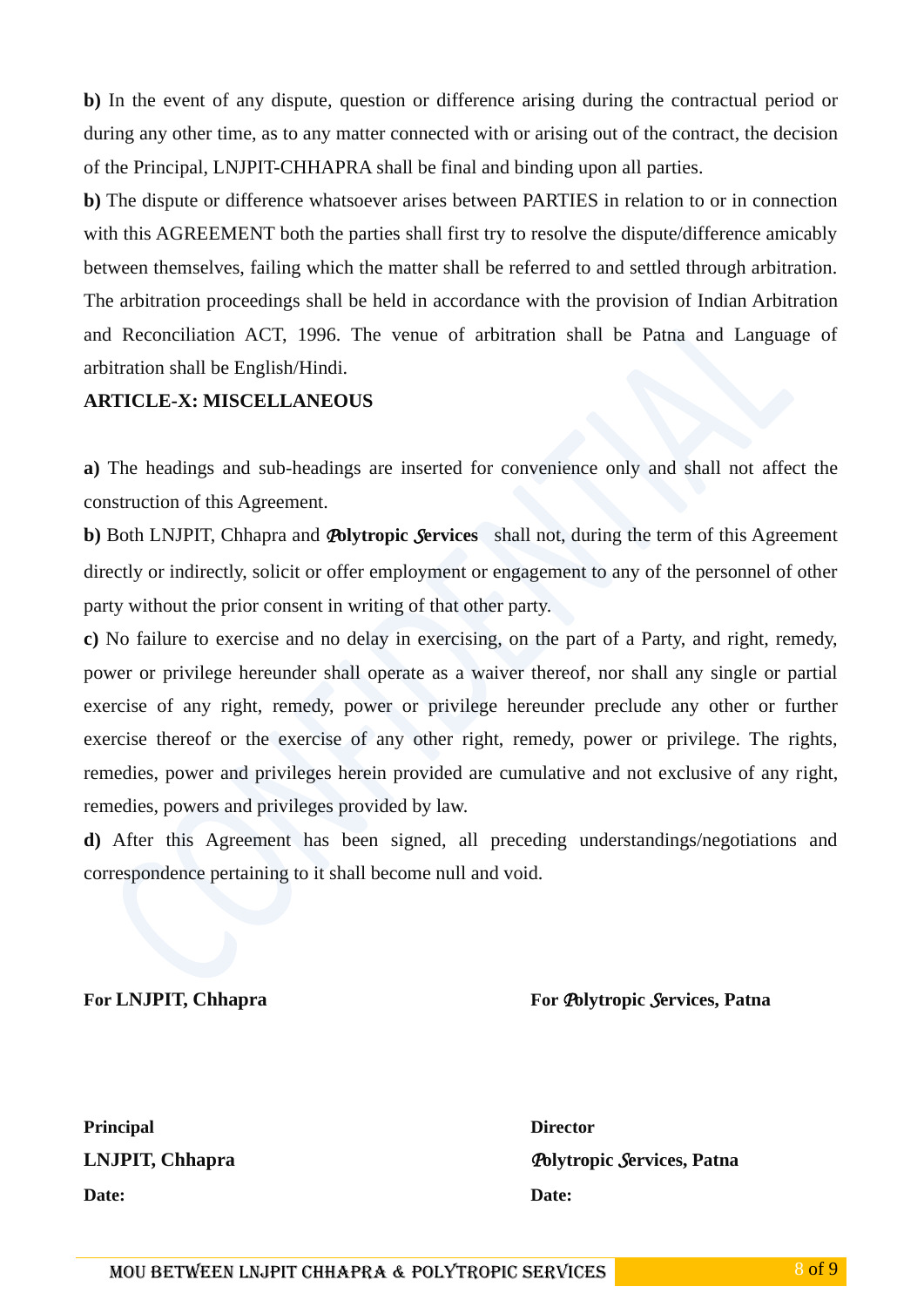#### **AGREED:**

**For LNJPIT, Chhapra** *P***olytropic** *S***ervices Pvt Ltd**

**Principal Director Date: Date:** 

**LNJPIT, Chhapra** *Polytropic Services Pvt Ltd* Date:

| <b>NAME OF INSTITUTION:</b>                    | <b>NAME OF INDUSTRY:</b><br><b>Polytropic Services Pvt Ltd</b> |  |  |
|------------------------------------------------|----------------------------------------------------------------|--|--|
| Loknayak Jai Prakash Institute                 |                                                                |  |  |
| Of Technology(LNJPIT), Chhapra                 |                                                                |  |  |
| <b>Address:</b>                                | <b>Address:</b>                                                |  |  |
| NH 19, Chapra,                                 | <b>Reg.office:</b> IT Startup Hub, Dept. of IT, Govt. of       |  |  |
| Bihar $-841302$ (Bihar)                        | Bihar, 13th Floor, Biscomaun Tower, Patna-01.                  |  |  |
| Contact Details: +91- 70079 38701, 89864 89766 | Contact Details: 9801946661, 9431051799                        |  |  |
| E-mails: academiclnipit@gmail.com,             | E-mails: admin@polytropicservices.com                          |  |  |
| Injpit.itcell@gmail.com                        |                                                                |  |  |
| Web: https://www.lnjpitchapra.in/              | Web: https://www.polytropicservices.com/                       |  |  |

Witness1: Witness2:

Witness3: Witness4: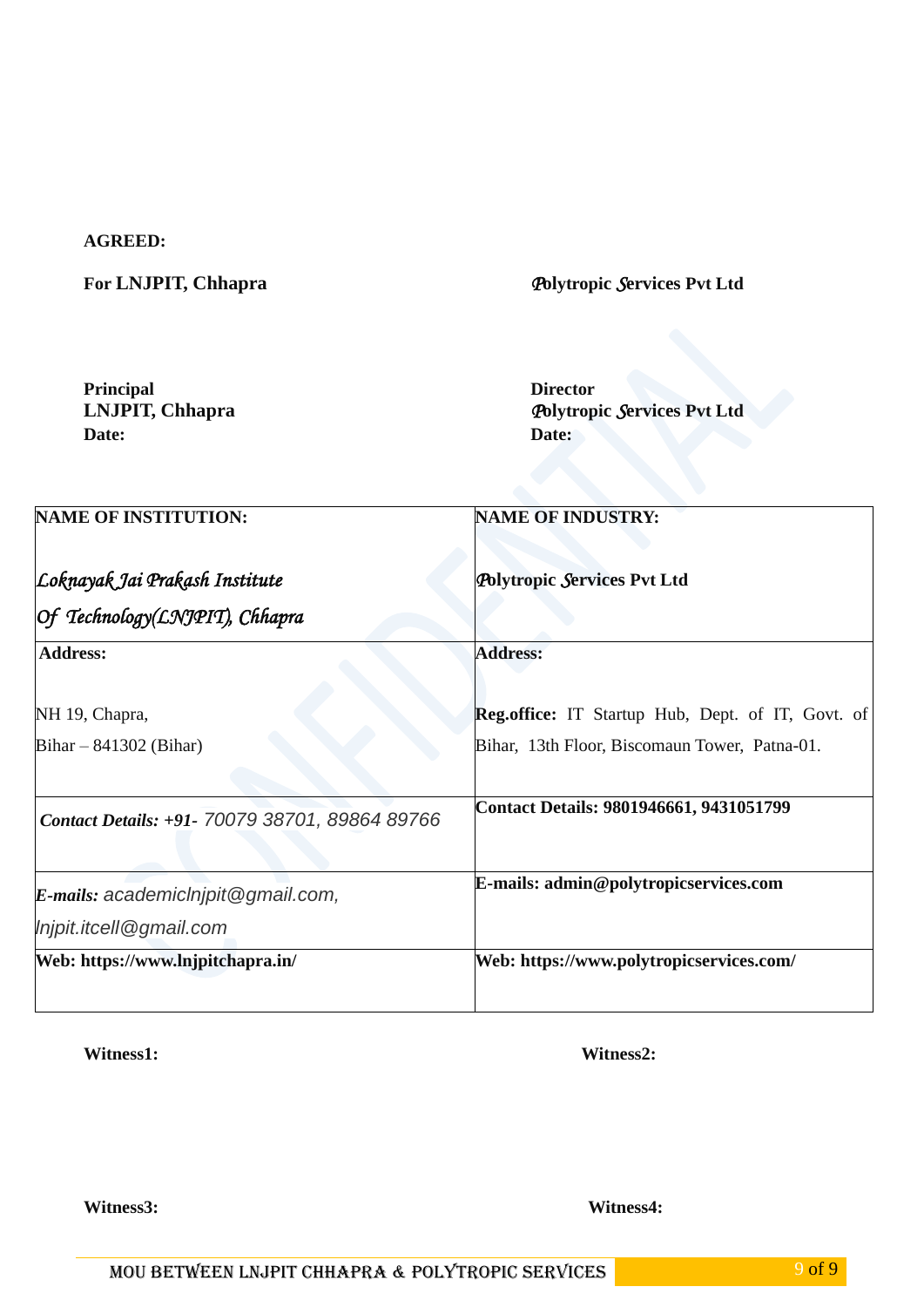

# MEMORANDUM OF UNDERSTANDING (MOU)

SOFTPRO INDIA

**COMPUTER TECHNOLOGIES PVT. LTD.** AN ISO 9001 : 2015 CERTIFIED COMPANY

#### **BETWEEN**

## Loknayak Jai Prakash Institute of Technology, Chhapra, Bihar

&

## Softpro India Computer Technologies (P) Ltd Lucknow, Uttar Pradesh

This Memorandum of Understanding (hereinafter called as the 'MOU') is entered into on 30 November 2020

#### **BETWEEN**

Loknayak Jai Prakash Institute of Technology chhapra, Bihar having its college premises at NH 19, Chapra, Bihar 841302 of the first party represented by Principal "Dr. S N Sharma"

#### **AND**

Softpro India Computer Technologies Pvt. Ltd., Lucknow having its office at Softpro Tower, Near New Hanuman Temple, Kapoorthala, Aliganj, Lucknow and represented herein by CEO, Ms. Yashi Asthana (hereinafter referred to as "Second Party", company which expression, unless excluded by or repugnant to the subject or context shall include its successors - in-office, administrators and assigns).

(First Party and Second Party are hereinafter jointly referred to as 'Parties' and individually as 'Party')

#### WHEREAS:

**Head Office: Branch Office:** Email: URL:

Softpro Tower, Near New Hanuman Temple, Kapoorthala, Aliganj, Lucknow-226006 Softpro House, 3/213, Sector-J, Jankipuram, Near Gudamba Thana, Lucknow-226021 hr@softproindia.org www.softproindia.org, www.trainingatsoftpro.com

**OUTER T** 

**Aligani** Lucknov